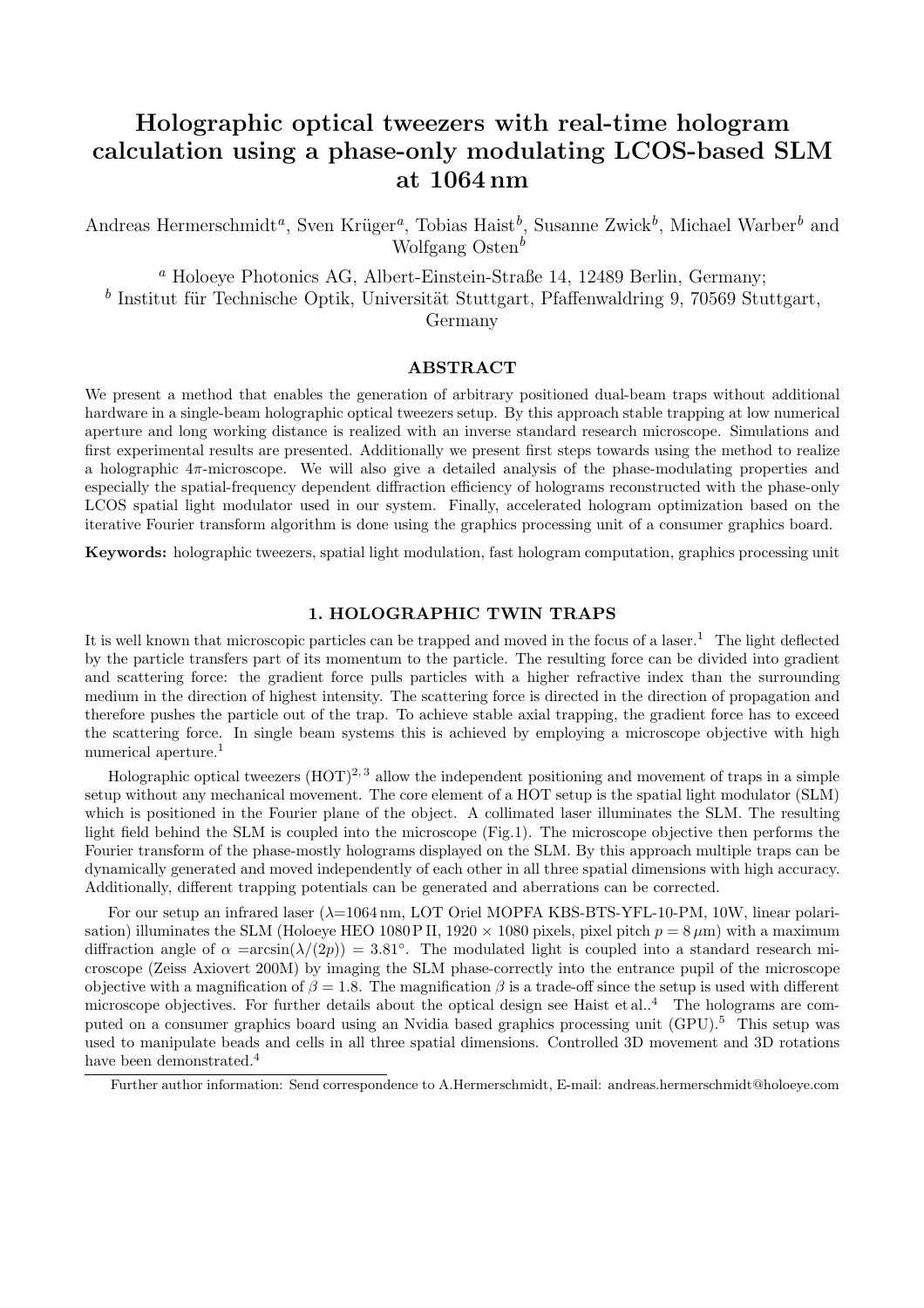

(a) Holographic Optical Tweezers (b) Twin Trap

Figure 1. Principle of the holographic optical tweezer setup and the twin trap: For every trap two light fields are holographically generated. The focus of the second trap lies – after reflection at the object slide – at the focus of the first trap.

Optical micro-manipulation as described above most often is realized by single-beam traps.<sup>1</sup> Therefore microscope objectives with high numerical aperture are employed in order to enable stable three-dimensional optical trapping. This is necessary in order to compensate the strong forward scattering force of single-beam traps. Aside from a comparatively simple realisation of such tweezers, there are some disadvantages like the very low depth of focus and the small working distances due to the necessary high numerical aperture. Also especially larger particles, which need higher intensity to be trapped may be damaged due to highly focused light.

To prevent these problems, so-called dual-beam traps can be used where two counter-propagating waves with low numerical aperture compensate the forward scattering forces of each other.<sup>6–8</sup> Such setups, which can e.g. be realized by well-aligned microscope objectives or fibers are unfortunately difficult to implement.

We propose a new dual-beam method which enables stable axial trapping with one single low numerical aperture microscope objective in a standard microscope. Holographic optical tweezers are used to generate two traps at different axial positions by holographically defocusing one of the traps. By reflecting one of the traps at a dichroitic object slide and bringing them to focus at the same point, a dual beam trap is realized (see Fig. 1(b)). The alignment of the counter-propagating spots is done by adapting the hologram.

Due to the coherence of the counter-propagating beams, a standing wave is generated in the spot of the twin trap. In real experiments with large particles the interference pattern is averaged out and no effect of the standing wave can be observed for the force. Therefore for our application with large particles in the range of 5 to  $20 \mu$ m a ray optical model in principle is adequate to compute the trapping forces. For further details concerning the computation of the trapping forces see Zwick et al.<sup>9</sup>

Figure 2(a) shows the result of a ray optical simulation using non-sequential raytracing in Zemax and force computation in Matlab. The axial trapping force of a single trap (dashed line) as well as a twin trap (solid line) are shown for a water immersion microscope objective with NA=0.45. The force due to a single trap is asymmetric with a strong tendency to push the particle out of the trap (+z–direction), whereas the twin trap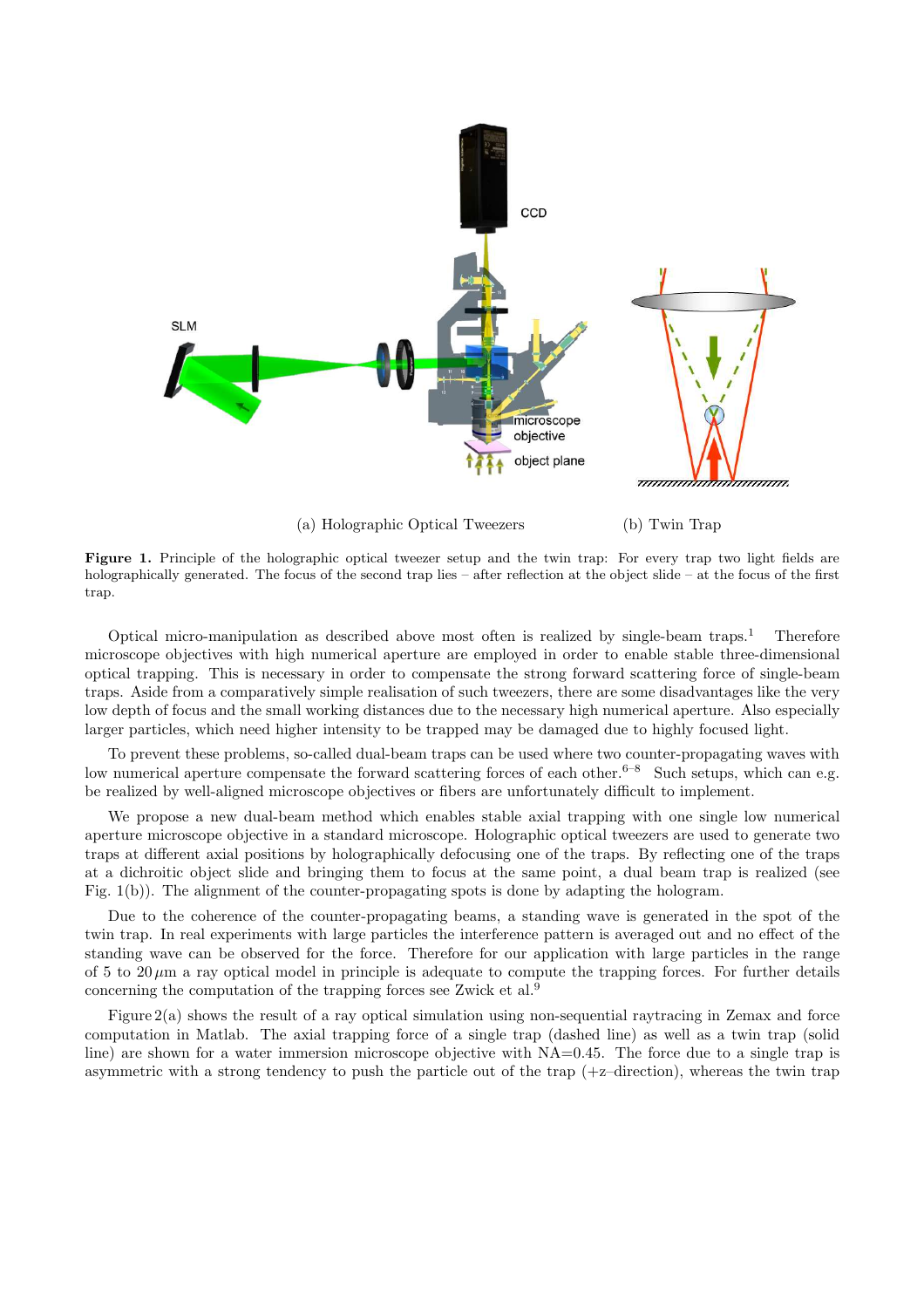features a symmetric trapping force as the scattering force is canceled. In this way the axial trapping force in the  $+z$ -direction is more then doubled  $(2.13 \times \text{times})$  compared to the single-beam trap).

Furthermore a detailed analysis concerning the tolerances of axial trap misalignment was done. Therefore one of the traps was shifted out of the common focus before being superimposed. In this way, a misalignment of the traps in  $+$  and  $-z$  direction was done. For the chosen setup and large particles an axial misalignment in the range of a few micrometers is tolerated (Fig. 2(b)).



Figure 2. (a) Simulation of axial trapping force by non-sequential ray tracing of the trapping force for a single trap (dashed line) and a twin trap (solid line). The axial trapping efficiency is considerably improved in the forward (scattering) direction for the twin trap. (b) Simulation of axial trapping force of misaligned twin traps. The misalignment was  $\pm 5 \,\mu m$ in z-direction for a  $10 \mu m$  bead

In first experiments we were able to confirm the simulated results. Figure 3(a) shows a  $3 \mu$ m polystyrene bead axially trapped by a twin trap. When turning off the reflected trap by changing the hologram, the bead is pushed out of the single-beam trap (Fig. 3(b)) towards the object slide due to the strong forward scattering force (Fig. 3(c)). In this experiment the distance between the twin trap and the reflecting object slide was approximately  $25 \mu m$ .



Figure 3. Stable axial trapping with a twin trap(a). By turning off the reflected trap, the bead is pushed out of the focus (b) toward the reflecting object slide (c).

# 2. HOLOGRAPHIC 4π-MICROSCOPY

Modern high-end light microscopy is capable of imaging below the diffraction limit by incorporating new fluorescence-based methods in combination with advanced numeric post-processing techniques. The most important techniques are confocal and structured illumination imaging, multi-photon microscopy, fluorescence microscopy with stimulated depletion, numeric deconvolution, apodization, and  $4\pi$ -microscopy (see<sup>10</sup> for a good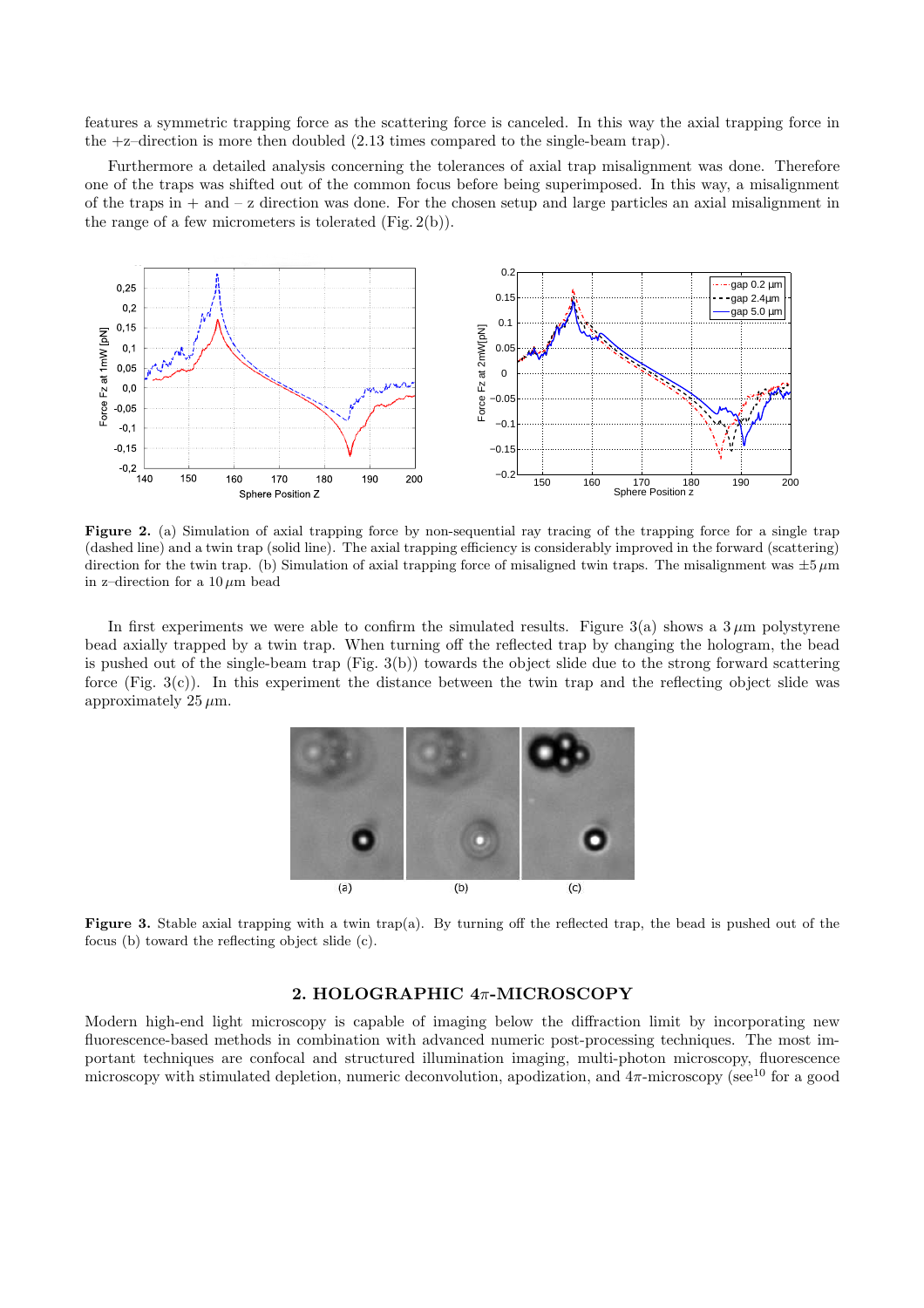

**Figure 4.** Setup used for holographic  $4\pi$  experiments

overview). An especially interesting class of modern methods  $(4\pi$ -microscopy,<sup>11</sup> I5-microscopy,<sup>12</sup> standing wave microscopy,<sup>13</sup> interference confocal microscopy<sup>14</sup>) uses a focal region with a interference pattern of counterpropagating waves.

In a  $4\pi$  setup, which conventionally is used together with fluorescence confocal imaging, the focal regions of two counter-propagating waves are coherently superimposed resulting in a considerably reduced central spot volume of the resulting 3D-point-spread function (PSF) and therefore an improved resolution. In practice a strong resolution enhancement is achieved in the axial direction and axial resolutions below 80 nm have been demonstrated.<sup>15</sup>

Depending on whether only illumination and/or detection is realized coherently from both sides one obtains slightly different imaging results and based on this difference in implementation typically a classification into type A, B, or C  $4\pi$ -microscopy is done.  $4\pi$ -microscopy can be (and has been) combined with a lot of other resolution enhancement techniques. Apart from multi-photon excitation, deconvolution, and pupil filters also stimulated emission depletion<sup>16</sup> has been employed.

Unfortunately up till now implementation of the method as well as its practical application is very complicated (two highly corrected microscope objectives, controlled by piezo stages and control of the environmental conditions) and therefore only one (expensive) commercial microscope is available. Kawata et al. proposed to simplify the setup by using a phase conjugating mirror (PCM) to generate the second, counter-propagating wave.<sup>17</sup> This has the additional advantage that aberrations of the counter-propagating wave automatically are canceled. Unfortunately the aberrations that would have been present in a conventional microscope (including aberrations due to the specimen) are still present and up till now the different possible realizations of the PCM also have their specific drawbacks (e.g. sensitivity, speed, reflectivity). Most significantly the sample has to be small so that the intensity of the counter-propagating beam is not strongly affected by the sample.

We propose a novel method of  $4\pi$ -microscopy using a simple setup without mechanically moving parts by using the holographic double focus technique. One of the holographically generated foci is reflected by the object plate so that we obtain a  $4\pi$  geometry with only one microscope objective and only one beam path (Fig. 4). This way conventional research microscopes could be used for  $4\pi$ -microscopy.

The basic idea of an 4π-microscope is to use the standing wave that occurs due to the two coherent beams traveling in opposite directions. The interference maximum is used for the excitation of the fluorescence. To obtain the depth information the standing wave patterns is moved very precisely through the object. For a first step towards the implementation of a holographic  $4\pi$ -microscope we will show that it is possible to holographically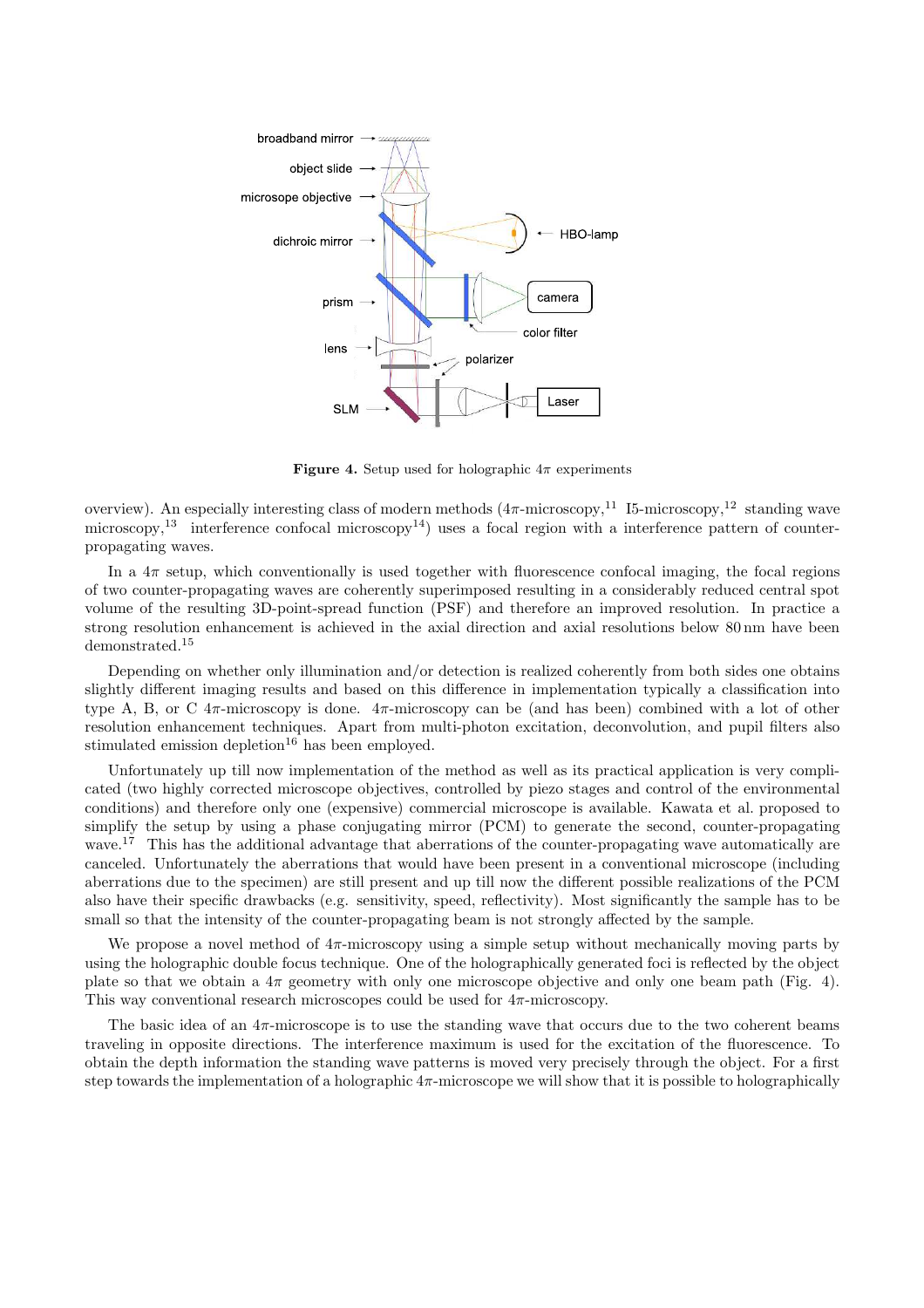

Figure 5. Recorded intensity for the holographically generated standing wave for the  $4\pi$  experiments

generate the standing wave with only one microscope objective. Furthermore we will verify that we can move the standing wave very precisely along the optical path without any mechanical device just by modifying the hologram. The interference pattern due to the standing wave is exciting the fluorescent objects and for the method to work it is necessary that these fluorescent objects are smaller than half the pitch of the standing wave pattern. This is a major difference to the twin trap method discussed earlier, where the trapped particles are much larger than the standing wave pattern, which therefore effectively is averaged out.

Compared to the twin trap setup of section 1 we use a shorter wavelength laser (He-Ne laser Melles Griot  $05\text{-LLP-831}, \lambda=632.8 \text{ nm}, 5 \text{ mW}$ . For the fluorescence we used the deep red fluorescent micro-spheres from PS-Speck. The micro-spheres have a diameter of 175 nm with an excitation wavelength of 633 nm and the emitted wavelength is 660 nm. We used an  $50\times$  objective with a numerical aperture of 0.7.

To reflect the upper focus back we used a broadband metallic mirror. To keep the holograms and the test as simple as possible we used the zeroth and first diffraction order for generation of the standing wave. A negative defocus term was employed in order to make the two beams focus at the same point in the object volume. To move the standing wave through the micro-sphere we shifted the phase of the hologram in small steps.

Figure 5 shows the vertical intensity gradient of the emitted light from the micro-sphere when shifting the phase of the hologram. One phase step was  $1/25\pi$ . For  $\lambda=633\,\text{nm}$  this corresponds to 11 nm. The intensity of the second peak is smaller than the first peak due to the the bleaching of the micro-sphere. The distance between two peaks is  $2\pi$ .

For a complete  $4\pi$  imaging system the method should be automated so that a three-dimensional scanning by proper computation of the holograms is achieved. Parallelization is possible by using more complex holograms generating multiple double foci at the same time.

# 3. CHARACTERIZATION OF THE PHASE-MODULATING SLM

The phase modulation of the SLM used in the HOT system was characterized and optimized using two different experimental set-ups. First a fringe-shift measurement using a two-beam interference set-up was done. A laser beam is expanded and collimated and partially transmitted through a double-pinhole aperture. The two created coherent beams are incident onto dedicated areas of the microdisplay at a small incidence angle in order to separate incoming and outgoing beams. The beams are then spatially overlapped in order to create and detect interference fringes. This fringe pattern is spatially shifted as soon as the phase delay between the two partial beams changes.<sup>18</sup>

The phase modulation is dependent on the voltages applied to the LC cells of the microdisplay. These voltages are represented as pixels of graylevel images when the device is addressed using the graphics adapter of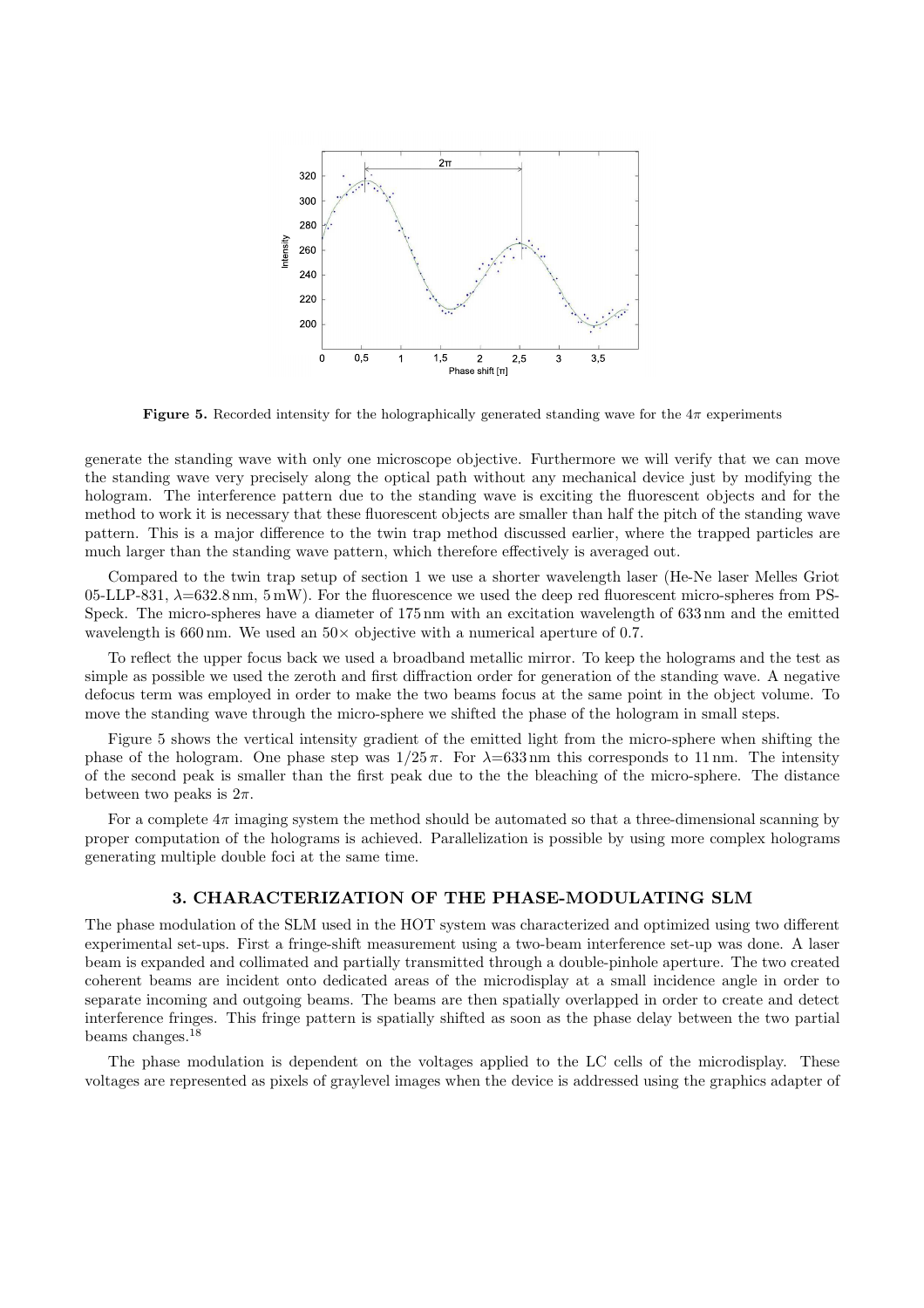

Figure 6. Phase modulation of a HEO 1080 P II spatial light modulator at 1064nm wavelength derived from a fringe-shift measurement

a computer, therefore the results shown in fig. 6 are given as a function of the addressed graylevel. The translation of a graylevel into a cell voltage is controlled by lookup tables (LUTs) stored in the electronic drive-board of the microdisplay. The curves shown have been obtained with tailored LUTs optimized for linear and full- $2\pi$  range phase modulation of the device at 1064 nm, which is the wavelength of operation of the HOT system.

The phase modulation of a spatial light modulator can also be derived from the measurement of the diffraction at addressed binary linear gratings<sup>19</sup> (often referred to as Ronchi gratings). The curves in figure 7 show the measured intensity of two diffraction orders of a Ronchi grating with a grating constant of  $1+1=2$  pixels (1 pixel 'groove' and 1 pixel 'ridge'). For these measurements, images with one reference graylevel (usually 0 or 255) and one varying graylevel are used. As a result, phase gratings with variable phase modulation depth  $\Phi$  are obtained, and the powers in the 0-th and  $\pm 1$ -st diffraction orders are measured, permitting a derivation of the phase modulaton depth Φ.



Figure 7. Power in the diffraction orders from a HEO 1080 P I spatial light modulator at 543 nm wavelength as a function of the graylevels, representing cell voltages and eventually a phase modulation depth.

Obviously, when the pixels representing the groove and the pixels representing the ridge of the grating are at the same graylevel, the SLM acts as a mere mirror and the power in the 1-st orders is zero. When the variable graylevel is changed, the 1-st orders gain power at the expense of the 0-th order until the phase delay is  $\Phi = \pi$ . When the difference between the graylevels is increased further, the power in the 1-st order is at a minimum for  $\Phi = 2\pi$ , at another maximum for  $\Phi = 3\pi$  and so on.

The phase modulation that were obtained from the fringe-shift measurements and from the Ronchi diffraction measurement were in good agreement. For optimizing the device performance, the fringe-shift measurements seem to be preferable because for every combination of graylevels an exact phase shift can be determined, which eases the creation of LUTs for adjusting the phase reponse e. g. to a new wavelength of operation, while the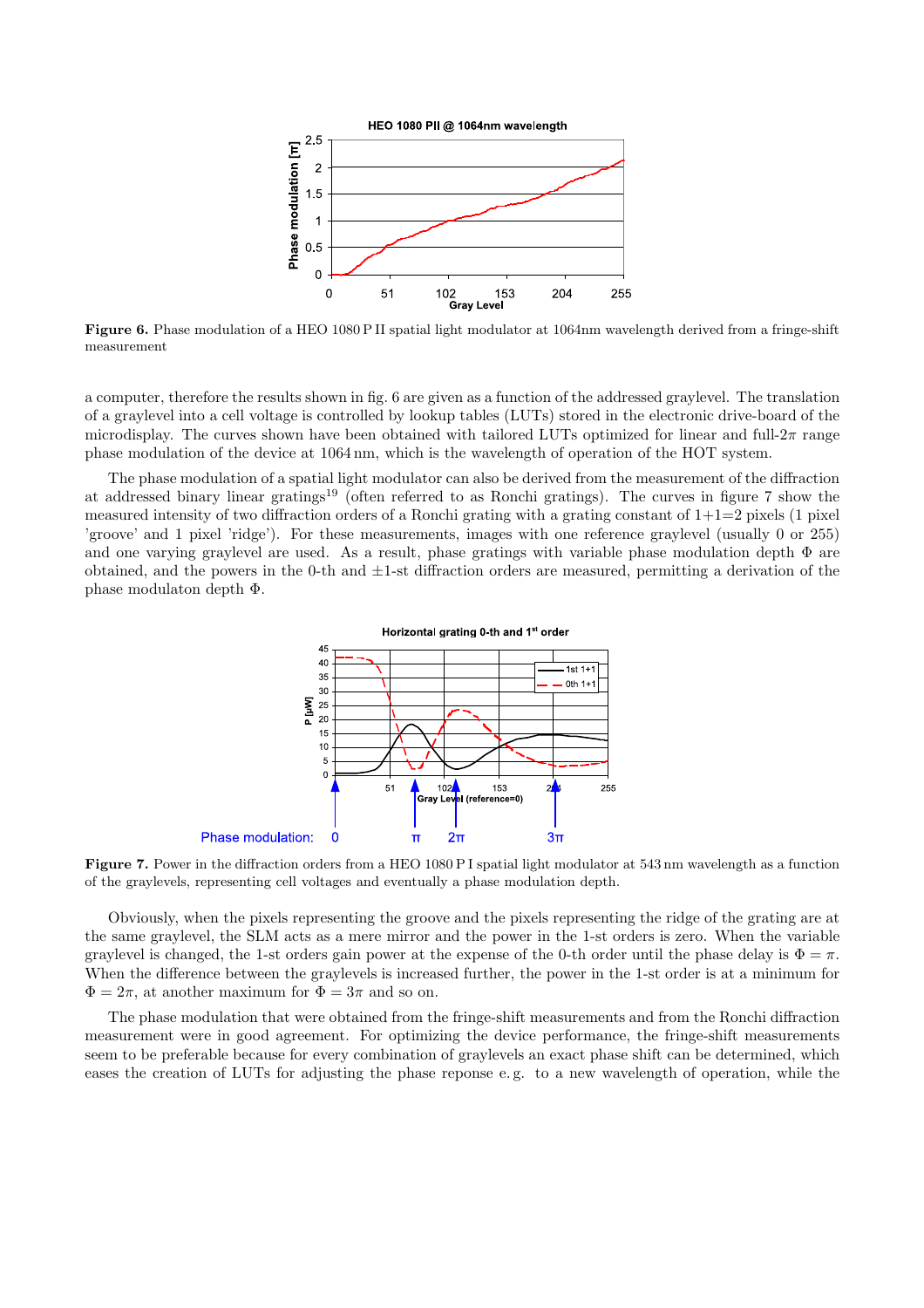curves from the diffraction measurements would require a more sophisticated numerical fit procedure in order to deliver the values for such LUTs. However, the diffraction measurements provide additional information which cannot be obtained from the fringe-shift measurements.



Figure 8. Diffraction orders from a HEO 1080 P I spatial light modulator at 543 nm wavelength for different grating constants (a) and diffraction directions (b)

The curves in figure 8(a) show that for smaller grating constants the graylevel (corresponding to the cell voltage) required for obtaining a certain phase shift is higher. This points to edge effects at the cell boundaries caused by fringe-field effects. The curves in figure 8(b) show an additional effect, as the diffraction efficiency in the  $\pm 1$ -st orders, which should be and for horizontal gratings indeed was found to be identical, is different for horizontal gratings especially for large cell voltages. Here the edge effects appear to introduce an asymmetrical phase modulation as a function of position, so that the grating in fact is not binary and instead has rounded shoulders and a certain blaze.

These derivations of the phase modulation from the ideal performance is especially observed for small grating constants, i. e. large spatial frequencies. In summary the SLM acts as a weak spatial-frequency low-pass with slight asymmetry in one spatial direction. Luckily, such effects can be compensated for by an inverse operation to the target signal which is eventually used for the hologram computations.

## 4. HOLOGRAM COMPUTATION ON THE GPU

For the optimization of more complicated holograms than the double foci we use the iterative Fourier transform algorithm (IFTA) with optimization areas and an user selectable normalization constant within the iteration loop. By this constant which is used to multiply the amplitude in the Fourier plane before copying the desired reconstruction into the reconstructed light field, one can chose if the optimization should favor diffraction efficiency or reconstruction quality.

After optimization it is possible to tile the holograms to the full SLM resolution in order to reduce speckle. The choice of the optimum hologram size is dependent on the application and the chosen (subjective or objective) rating of the reconstruction quality. Aberrations due to the overall system can be easily incorporated afterwards by subtracting the aberration from the optimized hologram.<sup>20</sup> Different methods are available for measuring the aberrations.<sup>20, 21</sup> Since the SLM is located in one plane, which is conjugate to the pupil of the system, up till now we only correct for aberrations in one isoplanatic patch.

Different approaches for accelerating the hologram computation have been employed in the past. Basically one can classify these approaches into three categories:

- Accelerated algorithms
- Fast special purpose hardware
- Fast general purpose hardware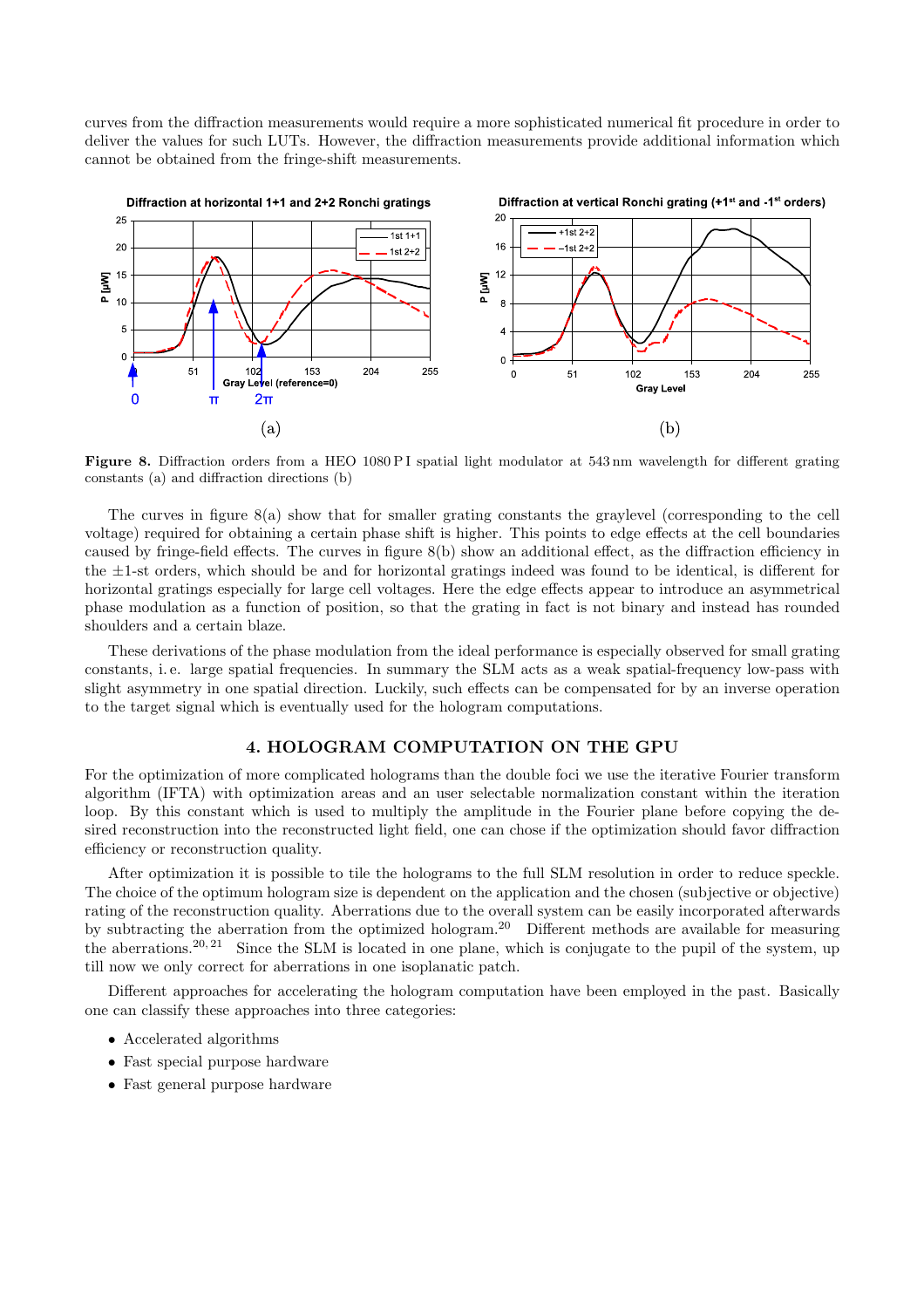Among the accelerated algorithms different approximation for computing the light field in the hologram plane for Fourier and Fresnel holograms,<sup>22</sup> the avoidance of redundant computation and look-up tables<sup>23</sup> as well as the use of symmetry have been proposed.<sup>24</sup> Also for display applications it is possible to use only horizontal parallax<sup>25</sup> which considerably speeds up computation. For special geometries like tilted reconstruction planes special formulas have been derived<sup>26</sup> and of course a large number of methods — mostly based on heuristics have been proposed for improving the convergence of iterative optimization approaches or otherwise accelerating the computation.<sup>27, 28</sup>

Also specialized hardware have been used to improve the processing speed. Most prominent, the group of Lucente at the MIT used employed approaches (see e.g.<sup>29</sup>). Satake et al. used e.g. a 128 processor machine for the inverse problem, reconstructing digital holograms.<sup>30</sup> For hologram computation the FPGA-based HORN architectures are well known.<sup>31</sup>

Almost ten years ago people started to use graphics processing units (GPU) for the computation of holograms.<sup>32</sup> Since then the processing power of typical graphics units improved by a factor of more than 300 Since then the processing power of typical graphics units improved by a factor of more than 300 (given in triangles/second) for typical consumer hardware. Using the GPU became especially interesting during the last years because since then a standard GPU outperforms the central processing unit (CPU). The performance advantage is due to the strong parallelism (e.g. 128 floating point sub-processors in one GPU) that can be exploited for graphics programming as opposed to the less strong parallelism found in today's CPUs (e.g. quad-core CPUs).

It became soon obvious that this performance can be exploited for the computation of holograms.<sup>32–34</sup> In<sup>36</sup> we reported on an implementation of the iterative Fourier transform algorithm (IFTA) on a GPU. For this purpose we used the shading language "Cg". Since 2007 Nvidia made a new programming architecture, called "CUDA", available. Compared to the direct programming of the shaders via Cg or any other shader language, programming becomes more comfortable and already some optimized libraries, e.g. for performing fast Fourier transforms (FFT), are available.<sup>35</sup>



Figure 9. Benchmark for two-dimensional complex (32 bit accuracy) FFTs on different hardware platforms

We employed CUDA in order to implement IFTA-based hologram computations on Nvidia graphics boards of the 8800 series. Fig. 9 shows the results for performing two-dimensional complex (32 Bit accuracy) FFTs on a 8800-GTX and a 8800-GTS based card. Also the results for two different CPUs are shown. As can be seen we achieve a tremendous increase in performance. More than 1000 complex 2D-FFTs can be performed by one single 8800-GTX per second.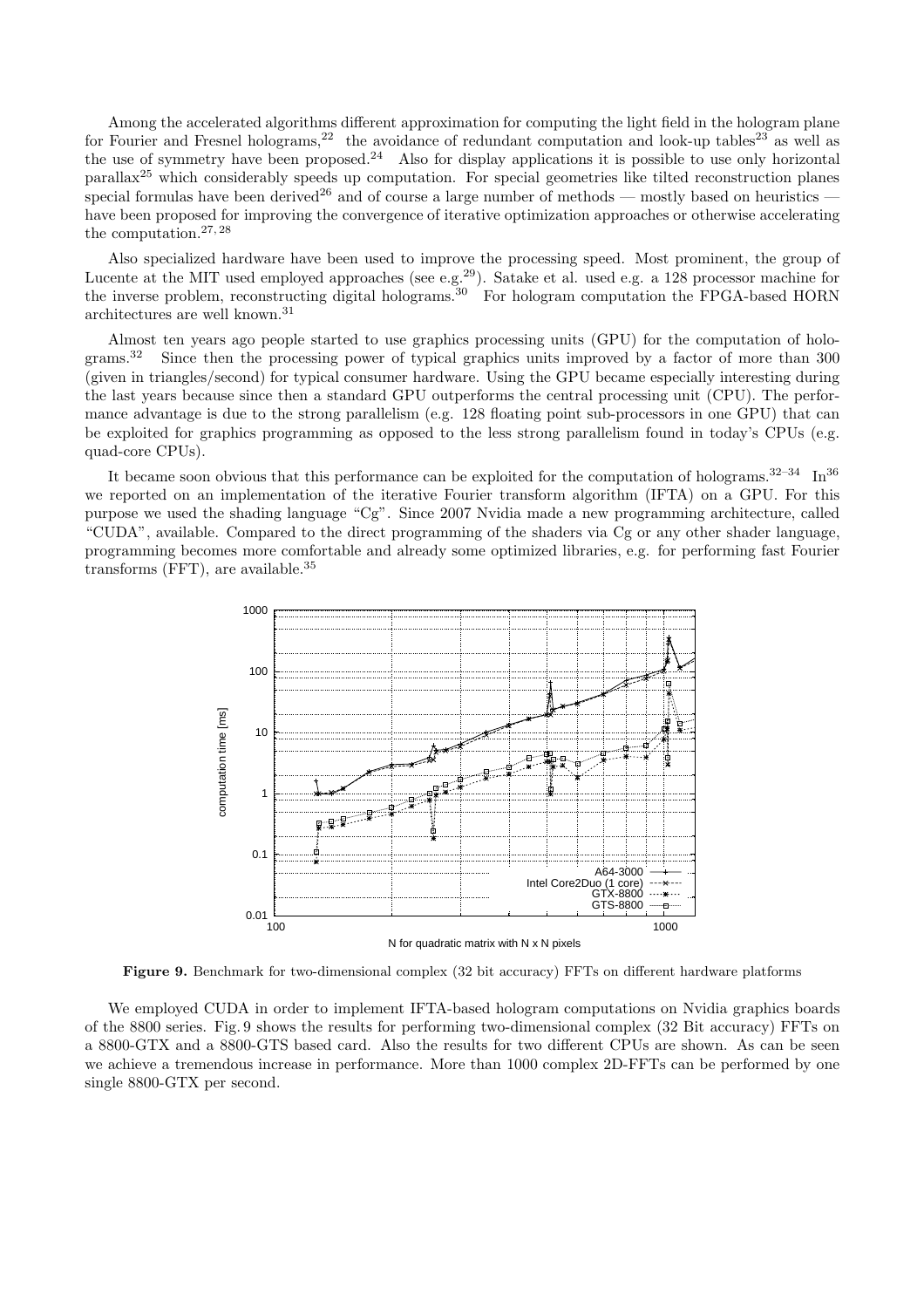The main processing cost for each IFTA iteration in principle should be dominated by this FFT cost. Unfortunately we haven't yet achieved the full potentially available speed for IFTA. Up till now one IFTA loop at 512 x 512 pixel resolution takes 16.5 ms. Although this computational speed is much higher than that of our CPU-based solution (by a factor of about 10), our earlier Cg-based implementation<sup>36</sup> is still faster. However, we are working on the optimization on the CUDA-based solution to find the bottleneck which prevents to translate the gain in the FFT speed to a similar gain in speed of the whole IFTA and are confident that our efforts will be successful in the near future.

# 5. SUMMARY AND CONCLUSION

We have presented a HOT system at  $1064 \,\mathrm{nm}$  wavelength utilizing a holographic method for the generation of standing wave patterns with a standard research microscope. The method can be used for the trapping of particles with a single microscope objective with only low numerical aperture and for the implementation of 4π-microscopy. We also have shown results for the characterization of the employed HDTV-resolution LCoS SLM, in particular the fringe-field effects which are important for holograms including large spatial frequencies. Additionally we have shown that the hologram computation with iterative Fourier transform algorithms for our HOT system is faster using the GPUs of different NVidia graphics adapters than on the CPU. Currently the older Cg-based implementation is faster than the implementation based on the more recent CUDA programming architecture, but based on the remarkable speed increase of the CUDA-based FFT compared to the Cg-based FFT, we are sure that the CUDA-based hologram computation will soon be the fastest solution.

#### 6. ACKNOWLEDGEMENTS

We thank the German Bundesministerium für Bildung und Forschung (BMBF, Aztek FKZ 13N8809) for financial support.

#### REFERENCES

- 1. A. Ashkin, J. M. Dziedzic, J. E. Bjorkholm, and S. Chu, "Observation of a single-beam gradient force optical trap for dielectric particles," Opt. Lett. 11, 288 (1986).
- 2. Y. Hayasaki, S. Sumi, K. Mutoh, S. Suzuki, M. Itoh, T. Yataga, and N. Nishida, "Optical manipulation of microparticles using diffractive optical elements," Proc. SPIE 2778, 229-230 (1996).
- 3. M. Reicherter, T. Haist, E. Wagemann, and H. J. Tiziani, "Optical particle trapping with computergenerated holograms written on a liquid-crystal display," Opt. Lett. 24, 608 (1999).
- 4. T. Haist, S. Zwick, M. Warber, and W. Osten, "Spatial Light Modulators Versatile Tools for Holography," J. Holography Speckle 3, 125 (2006).
- 5. M. Reicherter, S. Zwick, T. Haist, C. Kohler, H. J. Tiziani, and W. Osten, "Fast digital hologram generation and adaptive force measurement in LCD based holographic tweezers," Appl. Opt. 45, 888 (2006).
- 6. A. Ashkin, "Acceleration and Trapping of Particles by Radiation Pressure," Phys. Rev. Lett. 24, 156 (1970).
- 7. A. Constable, J. Kim, J. Mervis, F. Zarinetchi, and M. Prentiss, "Demonstration of a fiber-optical light-force trap," Opt. Lett. 18, 1867 (1993).
- 8. P. R. T. Jess, V. Garcés-Chávez, D. Smith, M. Mazilu, L. Paterson, A. Riches, C. S. Herrington, W. Sibbett, and K. Dholakia, "Dual beam fibre trap for Raman micro-spectroscopy of single cells," Opt. Express 14, 5779 (2006).
- 9. S. Zwick, T. Haist, L. He, Y. Miyamoto, and W. Osten, "Holographic Twin Traps," Optics Letters, submitted
- 10. Y. Garini, B. J. Vermolen, I. T. Young, "From micro to nano: recent advances in high-resolution microscopy," Current Optinin in Microtechnology 16, 3-12 (2005)
- 11. S. Hell, and E.H.K. Stelzer, "Properties of a 4π confocal fluorescence microscope," J. Opt. Soc. Am. A 9, 2159 (1992)
- 12. M.G. Gustafsson, D.A. Agard, J.W. Sedat, "I5M: 3D widefield light microscopy with better than 100 nm axial resolution," J. Microscopy 195, 10-16. (1999)
- 13. B. Bailey, D. L. Farkas, D. L. Taylor, F. Lanni, "Enhancement of axial resolution in fluorescence microscopy by standing-wave excitation," Nature 366, 44 - 48 (1993)